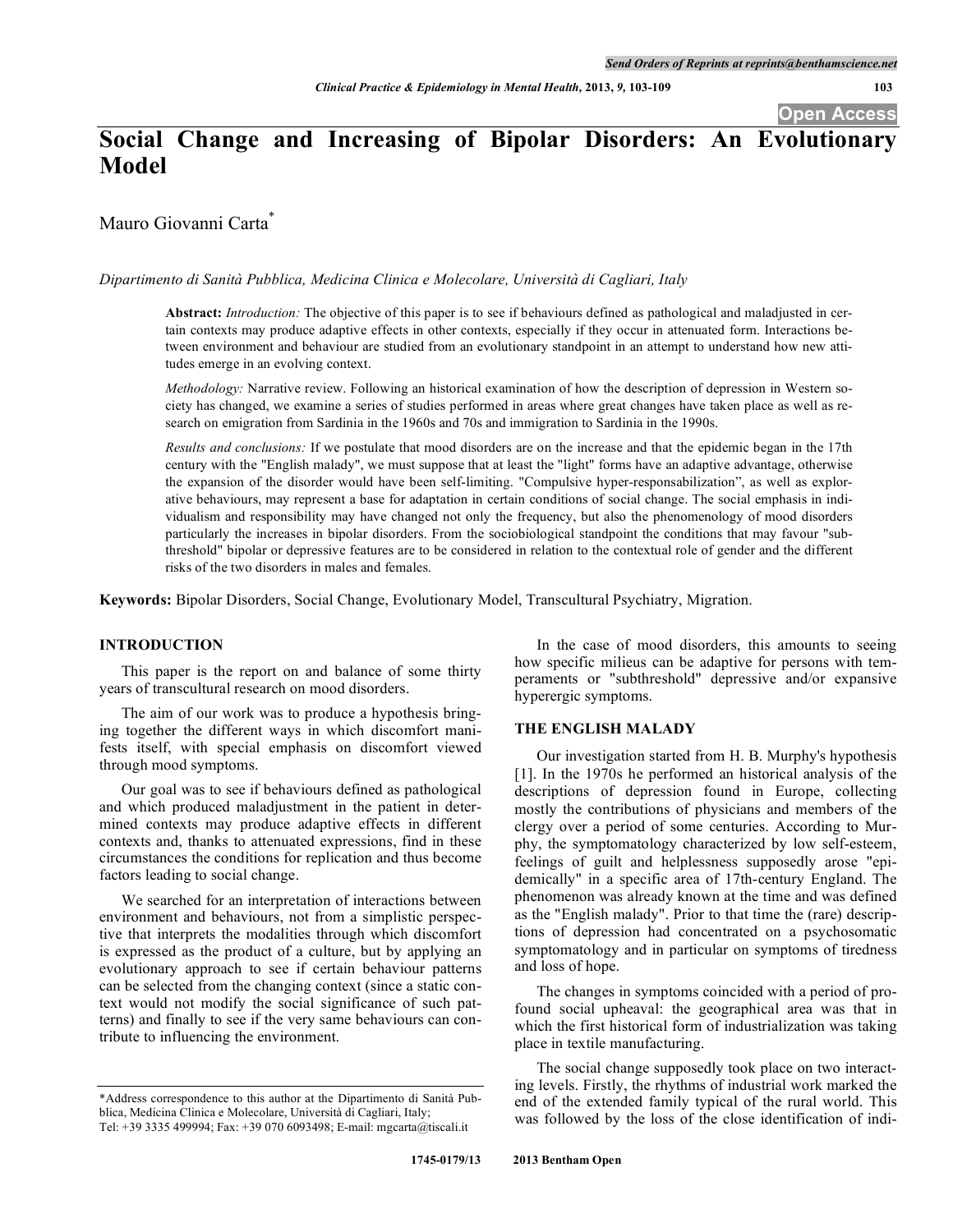viduals with their group or family and the impossibility of maintaining the close emotive relationship that the extended family could provide. The emphasis of the new society on individual responsibility was to represent the other decisive element. The emergence of middle class morals was accompanied by the conviction that individuals were the forgers of their own destinies. The understanding that people were able to manage and guide events emerged among the philosophers in that crucible of middle class culture that was Renaissance Florence (cf. Machiavelli il Principe, reprint 2006 [2]; Pico della Mirandola, Oratio de Hominis Dignitate, in Cassirer 1974[3]) but it developed as "common sense" only in the industrial areas of England in the 17th century. This new interpretation of reality, this new way of perceiving the world and one's active and important role led the development of the middle class concept of moral responsibility. This prospect negated the idea that Providence was the cause and driving force of events and saw individuals as the prime arbiters of their own destinies. Since the reaching of one's goals was to be considered the result of individual efforts, consequently defeats and failures were the result of an individual's ineptitude. Divine indulgence, according to the new Protestant ethic, which took hold with the changing economy, was the reward for the hard work of the good Christian [1].

# **STUDIES ON DEPRESSION IN AFRICA**

Many studies were carried out in the 1950s and 60s on depression in areas of sub-Saharan Africa in which cultural contacts with Western societies had been limited [4,5]. Thus in this context depression could not be considered a "western" disorder. According to Henry Collomb [6], who had transformed the Fann psychiatric hospital in Dakar into a sort of therapeutic village, depression was to be considered the most significant element in African psychopathology, although clinically the disorder was characterized by ideas of reference, persecutory delusions and psychosomatic symptoms. The ideas of guilt, self-depreciation and suicidal behaviours contrasted with "western" depressive symptomatology [7].

An element of extreme interest in this scenario was reported by Field, who documented an epidemic of a depression-like disorder in an area of Ghana inhabited by Ashanti people [8]. The women were convinced they could recover only after accusing themselves of witchcraft. Murphy [9] interpreted the innovation as a sort of hybrid pathological manifestation combining the traditional psychosomatic discomfort and the innovative pathology apparently introduced by economic individualism represented by the emergence of guilt symptoms, although this was in a context in which these elements were not yet ascribable to a presumed individual conscience as opposed to a more "collective" one related to the concomitant social transformation and the beginning of cacao production on an industrial scale.

The hypothesis advanced by the school of Dakar was that the specificity of Western Africa in expressing discomfort depended on how the main mother-child and communityindividual relationships brought about a sort of symbiotic personality [8]. From this standpoint, the characteristics of the personality were considered to be directly correlated to

the way of expressing discomfort, that is, feeling bad and being sad was tantamount to feeling split up, separated from the group the person belonged to and thus threatened and persecuted.

The psychodynamic authors of the 1960s attributed the cause of this particular African depressive pathology to the absence of an individual super-ego: the constant presence of caregiving figures may have determined the development of a collective super-ego [9, 10]. Later, the sociologist Zempleni-Rabain pointed out that the education of children in Western Africa emphasized the sense of belonging [11]. More recently, thanks to cooperation between the Regional Centre of Traditional Medicine of Bandiagara and the University of Berkeley, the extensive relationship between mother and child was studied by means of aetiological models derived from the "strange situation" in a Dogon village in Mali [12].

# **COMMUNITY PERSONALITY AND PSYCHOPA-THOLOGY IN SENEGALESE MIGRATION**

A study performed by the school of Dakar [13] observed that Senegalese emigrants who had moved to Dakar from rural areas were found to be protected from the psychopathological risk connected with migration by the effect of social cohesion thanks to the associative structures of the Islamic brotherhoods. These institutions were thought to represent the social manifestation of the community's attitude towards personality in a syncretic Islamism still imbued with magic and religious elements.

Sylla and Mbaye studied the modalities by which these networks modulated the need for group unity, the necessity to emigrate and psychological risk among Western African populations, especially the Wolofs of Senegal [14]. The departure to seek work is preceded by magic rituals known as "Narval" in the Wolof language. The social significance of the ritual is that of creating a bond that places the individual under the control of the mother or wife in the mother country. Since the family depends on the remittances that the emigrant sends from abroad, it is fundamental to have a ritual that modulates the effects of an experience that risks being strongly centrifugal with respect to the community. It is believed that the emigrant can be recalled thanks to a ceremony called Wotal; if he does not respond he will lose his mental health. Thanks to this bond the family can be sure of receiving periodic remittances from the family member abroad: distance does not break the bond with the group to which the emigrant belongs. Offers in money to the brotherhood also exonerate the emigrant from the obligation to remain at home. According to the Koran, emigration to places where the true faith is not practised is allowed only for religious reasons.

Almost all Senegalese emigrants with psychotic disorders observed starting from the 1990s in our centre were convinced that they were influenced by the Wotal. The clinical pictures were characterized by bouffées with persecutorylike delusions and mental confusion.

The onset of an episode was perceived as a breaking of the symbiotic bond with the group. It is thus not therapeutically surprising that on the return to Senegal of a relative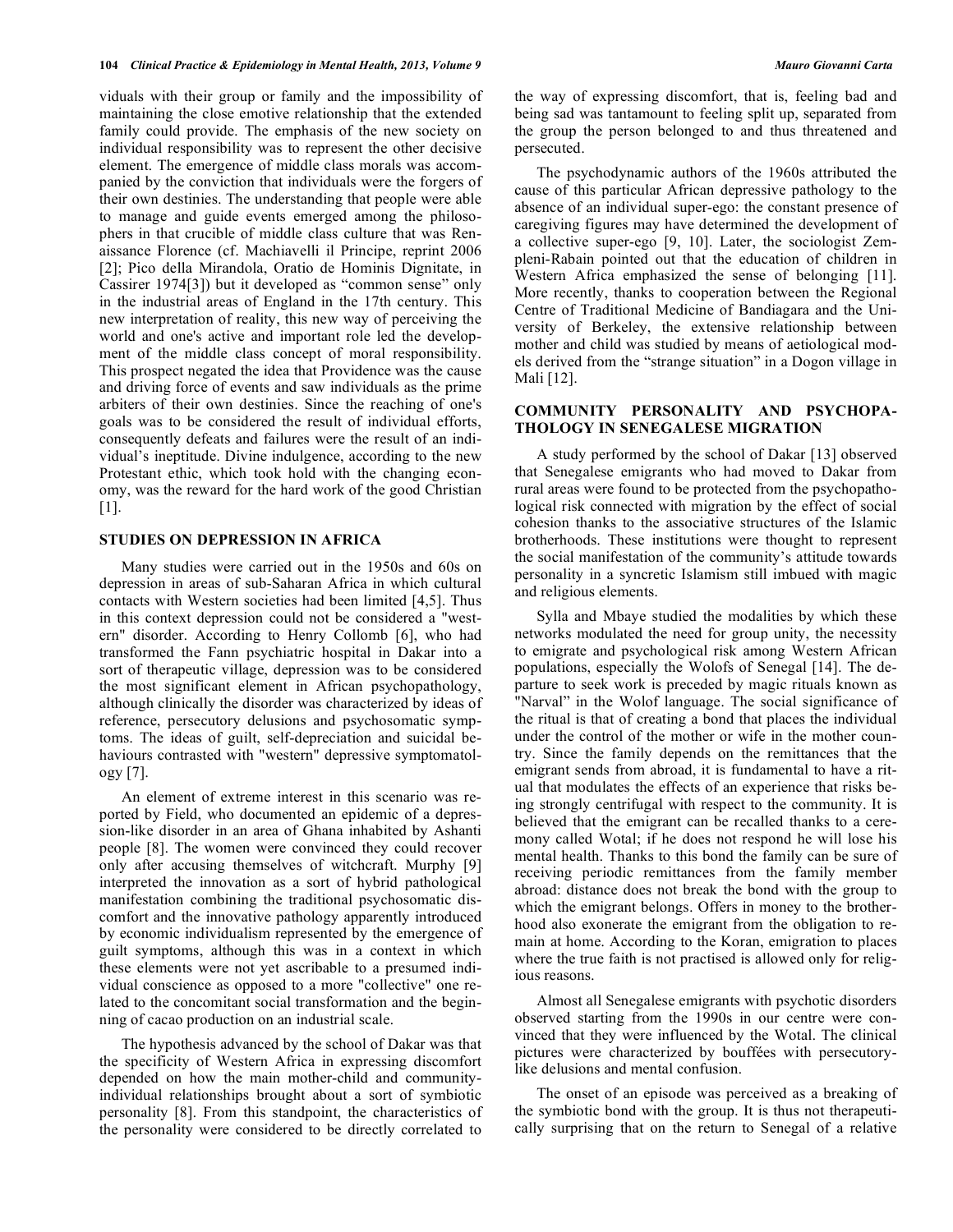with a psychotic maladjustment a series of traditional rituals are performed by family and friends to remove the negative effects of the Wotal [14].

In a study performed in Sardinia [15, 16], a random sample of Senegalese street traders, whose work made community life possible, did not appear to be at risk of depression any more than Sardinian controls. Unexpectedly, a high frequency of anxiety and depressive disorders was found in the few Senegalese who had found regular jobs and pay. A strong determinant associated with the onset of the psychopathology was, in this second case, the loss of contact with their fellow Senegalese and the breaking away from the brotherhood. Compared to a population of Moroccan emigrants employed in similar jobs, the Senegalese street traders presented a lower risk of depression as well as a lower incidence of psychopathological episodes in the first months after their arrival in Sardinia. This is probably connected to a more active role of social support [15].

# **THE BANDIAGARA STUDY IN MALI**

The observations on African emigrants encouraged our group to perform a series of in-the-field studies in Africa.

The first project was on the Bandiagara plateau in Mali. This is where a research centre funded by Italian Cooperation for Development and the Centre Régional de Médicine Traditionnelle was set up. The cooperative project proposed to use the principles of Dogon herbal medicines to produce low-cost drugs [17]. The method of testing the efficacy and standardizing the active ingredients was introduced based on the traditional empirical grounds of Western scientific culture. From this standpoint, a study conducted together with local medicine men was indispensable to compare traditional nosography with Western disease classifications. It was necessary to understand which active ingredients could be useful and for which disease [17]. It emerged that depressive and anxiety disorders were unknown and not taken into consideration by the medicine men [18]. On the plateau they either did not exist or were not considered as falling within the scope of the system of treatment. This is the background of the investigation that we performed at Bandiagara. Laboriously, and with the help of many linguists, we translated some of the epidemiological instruments used in Europe in epidemiological investigations of mental health. We then performed a study to verify the presence of depression on the Dogon plateau. It was a study conducted using western nosological criteria but with the intention of comparing them to the interpretive modalities of the culture under examination, studied according to the approach that anthropologists and new transcultural psychiatrists would define as dialectic between "etic" and "emic" [19,20].

The population studied lived in a very poor Sahelian area in nomadic camps (the Peuls) or villages (the Dogons) with no electricity, organized transport or communications systems [21]. Almost the entire cohort was illiterate. Thus we are dealing with a study of extreme interest owing to its singularity, albeit next to impossible to replicate. Numerous observations in Western Africa appear, in faft, to indicate a progressive change, today, in psychopathology, especially in circles that are urban and literate in the western sense [22, 23].

### Social Change and Increasing of Bipolar Disorders<br>
Clinical Practice & Epidemiology in Mental Health, 2013, Volume 9 105

The prevalence of depressive disorders found the Dogon plateau was lower than what have found in studies performed in Europe with similar instruments or in Africa in urban contexts or in conditions of war [24, 25]. Among the illiterates, who were a consistent part of the cohort, most depressed individuals also suffered from somatic disorders that had begun prior to the onset of the psychiatric disorder. The study showed the importance of somatic diseases as a risk factor for depression when the reproductive role (as in the case of parasitic infections of the genitourinary tract) or the social or family role (as in the case of heart diseases and tuberculosis) have been affected [21].

Thus, in the societies studied, we may find a behavioural pattern similar, but not identical, to our depressive patterns. But this is rare, probably because its onset requires a triggering condition of higher impact. Moreover, in agreement with what has been demonstrated by other studies, depression is not considered a disease and thus does not fall within conventional or traditional treatment systems.

A later work [26] aimed at characterizing the syndromic aggregations by means of a sophisticated statistical method based on how a symptom is more likely to occur associated with one or more symptoms. The results suggest a nonsuperimposition of the depressive phenomenology most frequently found on the Dogon plateau on the psychological profiles usually found in western contexts. It also appears to confirm the existence of two opposing ways of expressing the discomfort which are most likely "culturally determined" [27]. One way is more frequent and characterized by psychoastenic symptoms with persecutory overtones, while the other, similar to depression as we in industrialized countries know it, is found in literate persons.

### **THE NAMWERA STUDY IN MALAWI**

The Bandiagara study suggests that social factors influence the manifestation of the melancholy phenomenology and perhaps they may affect the risk of becoming depressed, but it does not allow us to formulate any hypothesis explaining how this may come about.

Some elements of interest on this subject are presented in the results of an investigation carried out in the Namwera area in Malawi, bordering on Mozambique [28]. In this region, inhabited by Yao and Chicewa peoples, the economy was prevalently based on farming and only at the time of the study had other occupations emerged. Malawi was in fact the only African country that had maintained a strongly traditional political structure up to the 1990s; urbanization had been opposed by the central government, which had officially acknowledged the village chief as its representative [28].

Malawi is in southwest Africa. It is one of the poorest countries in the world with the highest rate of HIV infections. However, at the time of the study, Malawi had undergone profound transformations involving micro- and macrosocial aspects and which, in the following years, had led to the setting up of a democracy with different political parties determined by a referendum. In a world that had not changed for centuries, these changes had a strong emotive impact on most of the population. In the period just before the referen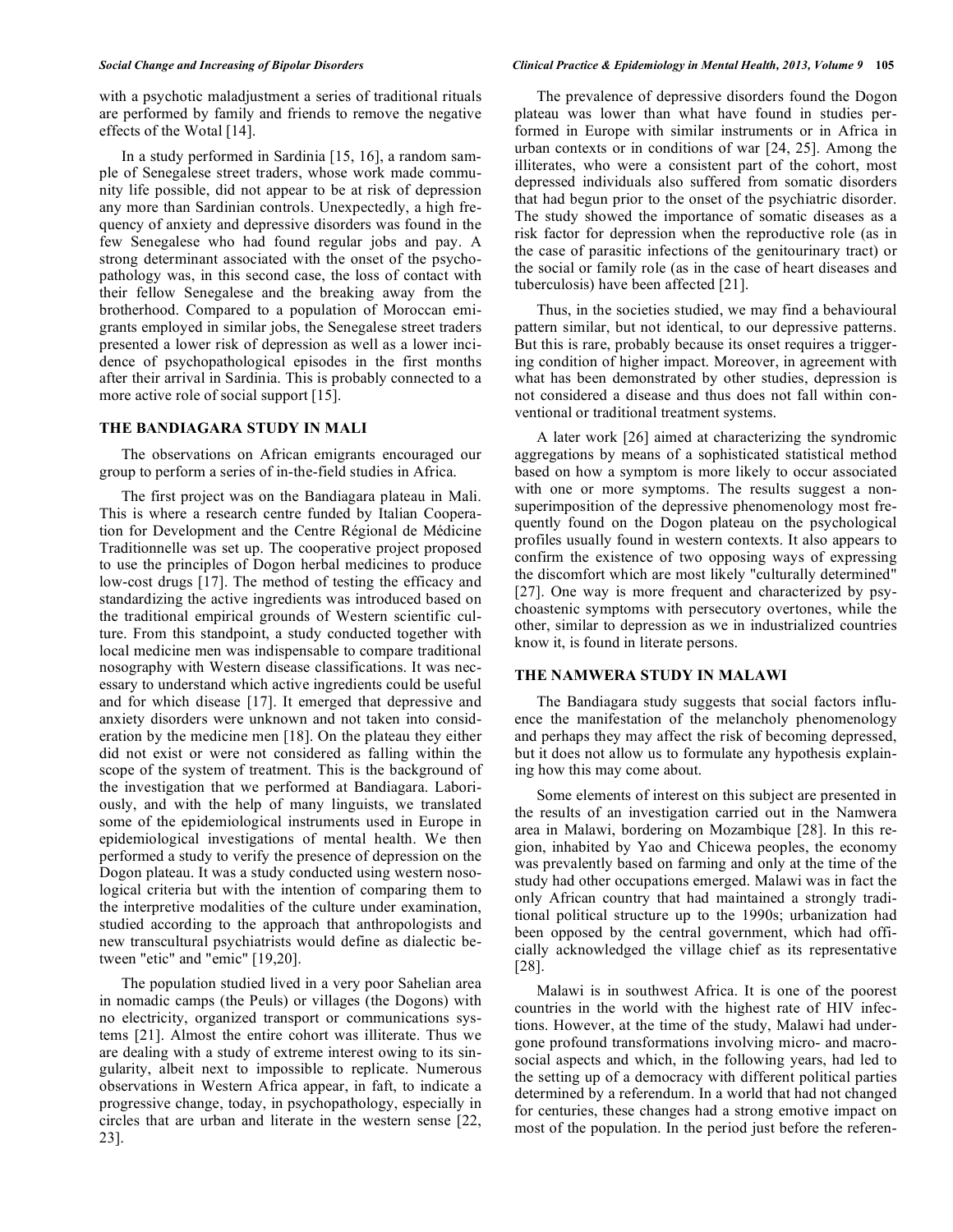dum, McLa ch lan had observed and described an authentic epidemic of forms of hysteria in groups of young women [29]. According to the only western psychopathologist present, these phenomena were to be considered directly related to the hyper-involvement caused by conflict in the choice between tradition and innovation. The hysterical crises invariably began with triggering events brought on by occurrences connected with the referendum, such as political rallies and public debates [29].

In this context, starting from 1988, an industrial apparel initiative planned and financed by Italian cooperation had been set up in the village of Namwera. At the beginning, the project foresaw that after a training period women could purchase the machines required for setting up an independent dressmaking activity in their villages of origin. In consideration of the peculiar condition of women in the Yao and Chicewa cultures, the sudden passage from a traditional role to one that was to some extent entrepreneurial appeared to be a situation appropriate for studying aspects concerning the relationship between transformation of the self and psychopathological modifications.

The investigation concerned three cohorts of women matched by age: one included all the dressmakers, another with women employed in traditional occupations (farmers/housewives) and the third with nurses and midwives.

The history of development, the presence of stressful events and other risk factors, such as the presence of psychopathological symptoms and evident psychiatric disorders, were studied; interpretations of the causes of any discomfort found were defined.

The choice of the kind of non-traditional work made by the young women was in line with their personal histories of development. In fact, those who were employed in innovative jobs (dressmakers and nurses) had suffered abandonment by the father at an early age (in more than 80% of the two cohorts). In Malawi, marriage is matrilocal: the man moves to his wife's home, but he often abandons the family, leaving it in precarious economic conditions. In the young dressmakers and nurses the choice of an innovative occupation was probably dictated by economic needs and subsistence. Satisfaction with their work was higher in the women who had chosen innovative occupations (dressmakers and nurses) but only the dressmakers (and not the nurses) manifested a series of social conflicts connected with their new roles, such as difficulty in finding a stable partner and frequent abandonment by husbands who refused to accept the wife's work, and this is surprising in consideration of the economic stability that the new activity offered. On the level of psychopathological evaluation, the housewives and dressmakers more often appeared distressed than did the nurses. They presented more psychopathological symptoms and, among these, the number of cases of depression diagnosed on the basis of the DSM-IIIR manual was higher.

Among the housewives, a statistical analysis of the distribution of the specific symptoms revealed more frequent "psychosomatic" symptoms (headaches, lack of appetite, poor digestion), excessive tiredness, loss of interest and difficulty in concentrating, ideas of devaluation, conviction that others did not acknowledge the importance of their roles and

that an insult by someone may have caused the problems. They thus showed a tendency to suffer from a lack of respect by others and to localize externally the causes of their malaise. The dressmakers more often felt tense, nervous and worried; they experienced sensations of uselessness and more frequently expressed a wish to die. More than in the control groups, problems involving self-esteem and the more conventional symptoms of depression emerged. The nurses were found to enjoy a higher level of psychological wellbeing.

Some interesting psychosocial studies suggest that cultural transmission tends to remain when the specific cultural institutions (in the case of the Namwera study the occupational role) are perceived by the persons involved (and by the other members of the group) as an integral part of their own personal identity, but at the same time as capable of responding to new exigencies and needs ("the evolving self") [30].

In the case of the Namwera study this interpretation would explain the absence of external and internal conflicts connected with the new role and, consequently, the nurses' in integrating into it. They receive a good salary but maintain a social role similar to that of the female tradition.

On the contrary, the dressmakers, who were involved in a more individualistic occupation that was farther removed from women's traditional role, appeared to suffer more from the burden of an activity completely different in terms of individual responsibility and one that was probably less acceptable in the social and family context.

In interpreting the results we must take into consideration that a nurse's work appears to allow a Namwera woman to maintain an acceptable social role, one that is also perceived as being closer to women's "traditional" roles, especially as concerns care for and support of the weak. Thus it is not surprising that nurses form the emotionally most stable group, since they have reached a satisfactory economic situation which provides them with independence and autonomy, while maintaining them in an individually and socially acceptable role which is also innovative.

We can also hypothesize that extreme needs, such as those caused by abandonment by a father, can cause inclined individuals to assume the onus of the problems of the microgroup and take a "step forward" (new occupation or emigration). The choice of the new activity brings with it the risk of a breakaway from tradition if not adequately mediated. The cultural change would thus offer opportunities for success of individuals who are "desperate, explorative and superresponsible" (with "compulsive hyper-responsibilization" in Bowlbian terms) [31] while in other circumstances "unperturbed" by the change, they would probably be destined to undergo social humiliation. The social change from an evolutionary standpoint may also form the substrate that favours, selects and amplifies the frequency of behaviour of this kind. At the same time, this exposes to decompensation: the step may be rewarded, but those who take it are more at risk: they are alone on a new road and do not have the support of the group, which no longer recognizes them and tends to isolate them. The model may explain not only the transformation of the symptoms (centred on responsibility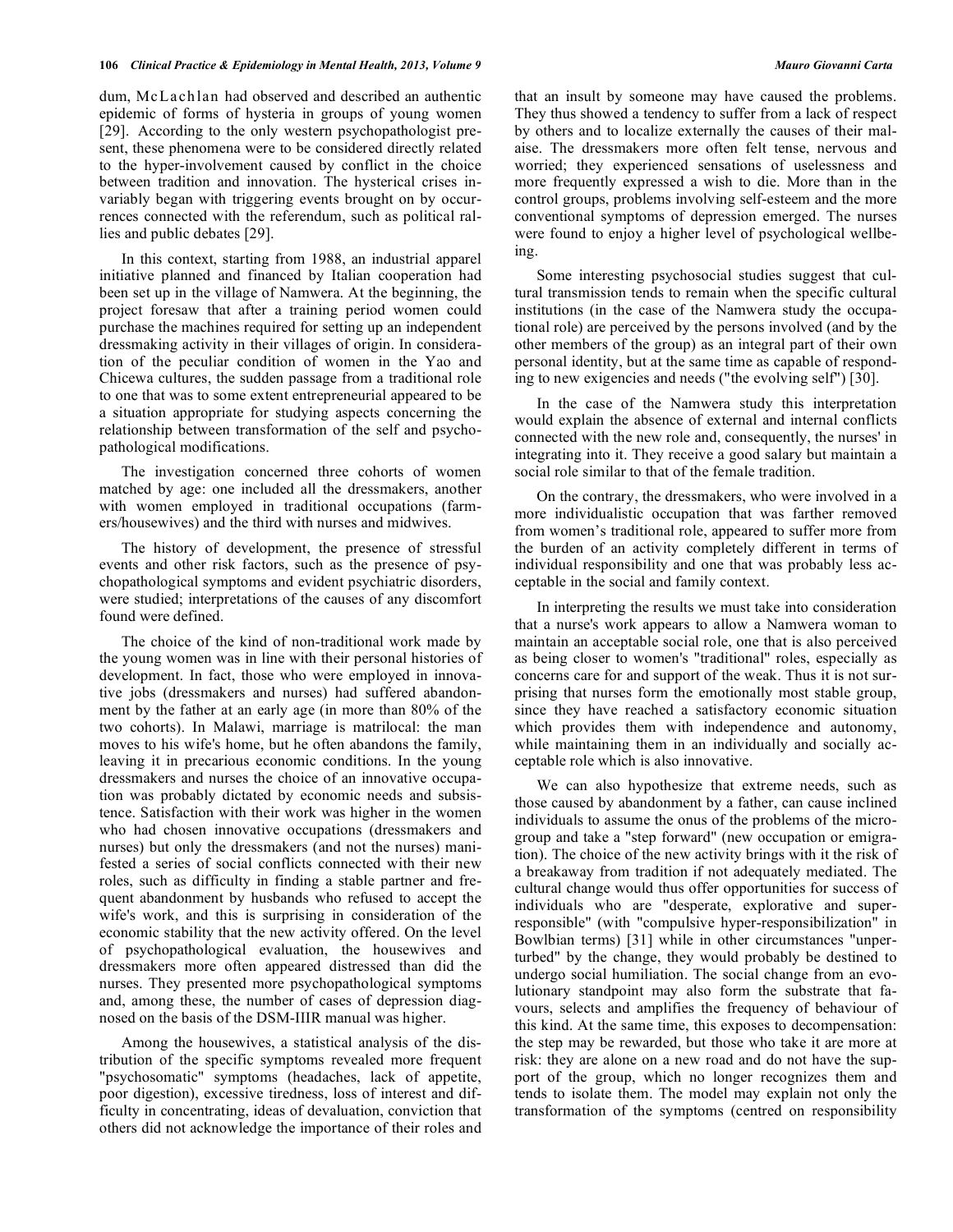and guilt) but also the supposed increase in depression in western society.

# **IS DEPRESSION ON THE INCREASE IN WESTERN SOCIETY?**

The supposed increase in depression in western societies cannot in fact be explained by "ingenuous" biological and genetic hypotheses: it is irrational if not interpreted from a complex socio-biological standpoint. If depression were simply caused by genetic vulnerability we could not explain why a condition that afflicts persons who live shorter lives and give birth to fewer children does not disappear, but according to some has seen a continuous increase from the 17th century to the present.

The fact that depression is actually on the increase is debatable. Some studies appear to demonstrate it: the Swedish study repeated over time by Lundby [32]; the analysis of data of the national study in the United States conducted in the 1980s which, however, is a cross-sectional study [33]; a study at the general practitioner level in the United Kingdom covering about thirty years [34].

However, there are studies that do not appear to confirm this trend, such as the well-known study repeated over time in Stirling County, Nova Scotia [35, 36].

More recently, the two studies performed on a population sample in the United States (of what first evaluation in 1992 and repeated in 2002) [37], and the Australian study in New South Wales (first evaluation in 1998 and repeated in 2008) [38], appear undoubtedly to confirm the hypothesis of an increase in the prevalence and incidence of depression at least in the last few decades.

# **THE DECREASE IN DEPRESSION IN SARDINIA'S MINING DISTRICT: IS IT THE RESULT OF SELEC-TIVE MIGRATION?**

Sardinians, apparently, go in the opposite direction**:** this emerges from the data of our latest study performed in a Sardinian mining district with three estimates of the frequency of depression in the overall population in 1988, 1998 and 2008 [39]. The pervasiveness of depression clearly appears to be decreasing in the last twenty years and, at least in the last ten years, the comparison with the first investigation needs to be considered with more caution in the light of the different interviewing method used and the fact that the diagnostic system had changed. In the ten years preceding the first study the area had seen a 50% decrease in the population in forty years. We have asked ourselves whether this decrease against the general trend has been caused by selective migration, that is, the departure of persons who were in some way "vulnerable" to depression.

A certain popular literature has underscored that migration may select persons with "hypomanic temperaments". Gartner, in his book "The Link between (a little) Craziness and (a lot of) Success in America" [40] advances the hypothesis that success in America is due to immigrants who are more ambitious, determined, creative and resistant to frustration than others. The author, a psychiatrist well-known to the media, argues that emigrants are more frequently persons with hypomanic traits. This is an apparently "naive"

### Social Change and Increasing of Bipolar Disorders<br>
Clinical Practice & Epidemiology in Mental Health, 2013, Volume 9 107

theory, but one that may confirm what we stated as concerns the results in the mining district. We must in fact consider that persons with a hypo-manic temperament are more exposed than others to depressive episodes.

# **STUDIES ON SARDINIAN EMIGRATION**

I defined Gartner's theory as naive because we cannot argue that all emigrants leave for similar reasons and with the same determination to accept a challenge. It is sufficient to consider refugees who are forced to abandon their homes rather than choosing to leave them.

To arrive at a better understanding of the dynamics of possible selective, we attempted to study the specificity of Sardinian emigration.

In the 1960s, Nereide Rudas studied attitudes towards migration in Sardinian couples who were about to leave for Germany, France and Northern Italy [41, 42]. The decision to emigrate was mostly made by the husbands. The wives often did not agree completely, but bowed to the will of their spouses. Although in our culture women have a voice in decision-making within the family, generally speaking they are more respectful of traditions and probably for this reason they were less enthusiastic about leaving. On the average, the migrating women had less self-esteem than the men [43].

A long time after the first study we performed research on Sardinian immigrants in Paris at the beginning of the 1990s [44]. Most of these persons came from the northern Ogliastra and Barbagia regions; they had left in the 1960s and 70s from sheep raising areas of those regions which were poor and at that time with few prospects for the future. The study compared the frequency of psychopathological disorders in a cohort of Sardinians residing in Sardinia, in a cohort of Sardinians residing in Paris and in a cohort of Parisians. The Sardinians in Sardinia were found to be more frequently anxious and the Parisians more often depressed. The emigrants were in the worst condition: they were as anxious as the Sardinians who had remained at home and there were more cases of depression; the young males were those most prone to depression. The depressive symptoms, especially among the young males, were frequently associated with substance abuse and anxiety disorders and more often chronic compared to depressed Parisians.

The passage from a static society with few opportunities to one with many opportunities, but highly competitive, appeared to increase the risk, especially in males, and even more in young males.

A similar study conducted in a completely different situation, that of the economic collapse in Argentina, the investigation had been conducted at La Plata and in the south of the province of Buenos Aires in December 2001 and in 2002, showed that the young male Sardinian immigrants were not the ones at risk [45]. In these specific circumstances those at risk were the women over the age of forty-five, the group traditionally considered the most vulnerable to major depressive disorders.

In conclusion, a condition offering many opportunities, especially for young men who are competitive and full of initiative, appears to place at risk some of the very youths that the condition should favour. This recalls the theory of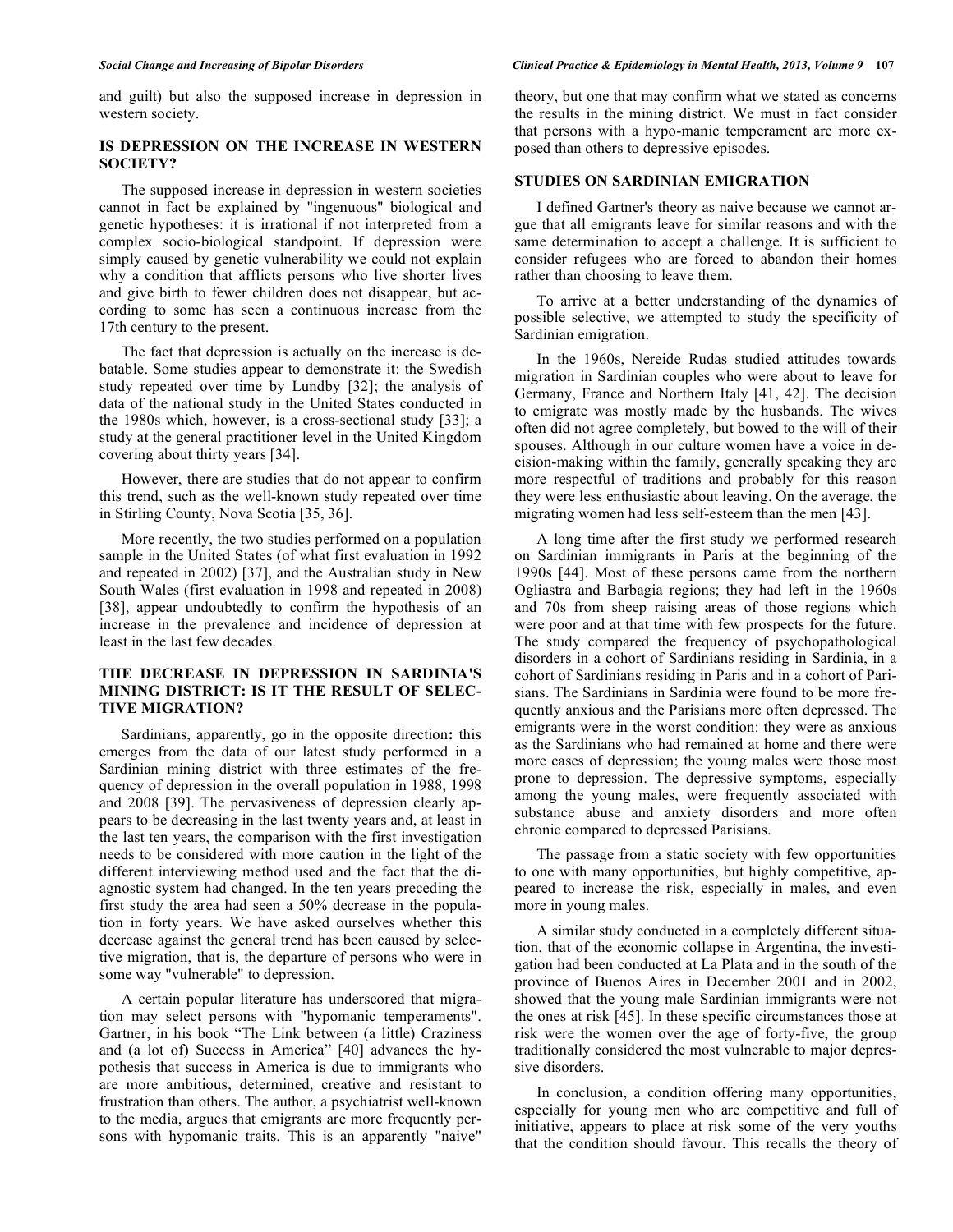goal striving stress described by Kleiner and Parker [46]: a society that creates great expectations produces stress in those who fail to reach their goals. A society in full economic and social catastrophe represents a risk for adult women emigrants. These were women who had not chosen to emigrate and who, at the time of departure, had less selfconfidence than the men.

# **CONCLUSIONS**

If we hypothesize that mood disorders are increasing and that the forms of them we know have appeared as mass phenomena at least starting from the 17th century, we must also postulate that at least the "minor" forms must have an adaptive advantage (otherwise the disorder would have disappeared). "Compulsive hyper-responsabilization" may represent an adaptive substrate in certain conditions of social change.

After becoming entrepreneurs, many young Namwera seamstresses improved their economic and social status in the 1990s, just as many Sardinians who today have reached a solid social position in Paris, but who in those years faced a difficult challenge in a world completely different from their traditional one. A certain attitude towards challenges and hyperactivity may have facilitated their choice to make the social change or decide to emigrate. Although social interactions may have caused, such as in the case of the Sardinians pairs, the selection of women rated to pessimism and the sense of duty.

At the same time new opportunities may also appear as risky: those who accept challenges can reach new goals, but are also exposed to a greater risk of defeat compared to those who remain in their traditional roles or do not emigrate. The "new" selected people also expressed their suffering in a new, more "individualistic" way.

The social changes that favour compulsive hyperresponsibilization are those that disrupt the support "extended" to the individual: this social hypothesis comes from Murphy's theories and, in agreement with the results of the Namwera study, it is perfectly in line with researches on human ethology which "anxious avoidant attachment" to a greater exploratory attitude but also to an increased risk of depression [47].

A similar model can explain how the accent on individualism and responsibility has changed not only the frequency, but also the phenomenology of mood disorders.

We have spoken of depression in general terms.

What emerges is the increase in our culture of depression among young men (not only in the Paris investigation, but also in many European, North American and Australian studies [37, 38, 48]); the increase in forms of co-morbidity, especially with substance addiction and anxiety (an element not isolated in our studies) may give weight to the theory of the increase in bipolar disorders. Because, is doubtable that common epidemiologic tools have ability to detect between Bipolar Depressive Episodes and Major Depressive Episodes [49-51].

The sociobiologically determined roles of gender and their interaction may also increase the level of complexity. A

couple composed of a hyper-explorative male and a traditionally protective female undoubtedly presents adaptive advantages in particular contexts of tumultuous changes, such as those that occur in an unfamiliar world in a couple of migrants, as has been described in studies on Sardinians.

It is reasonable to expect that different social conditions are capable of triggering specific vulnerabilities in the two sexes and that the interaction between environment and hormonal structure may produce the different psychopathological expression [48].

The socioeconomic context found in Paris in our investigation recalls scenarios common to Europe in the last forty years. The "Argentine model" appears to reflect that of Europe in the next ten years. There will be a new change in the phenomenology of mood disorders in the future?

# **CONFLICT OF INTEREST**

The authors confirm that this article content has no conflicts of interest.

# **ACKNOWLEDGEMENT**

Declared none.

#### **REFERENCES**

- [1] Murphy HB. The advent of guilt feelings as a common depressive symptom, Psychiatry 1978; 41: 229-42.
- [2] Machiavelli N. Il Principe, a cura di Giorgio Inglese, con un saggio di Federico Chabod, Einaudi, 2006.
- [3] Cassirer E, Individuo e cosmo nella filosofia del Rinascimento (1927), trad. it., La Nuova Italia, Firenze 1974.
- [4] Asuni T. Suicide in Western Nigeria. Int J Psychiatry 1965; 1: 52- 63.
- [5] Weinberg SK. Cultural aspects of manic-depression in West Africa. J Health Hum Behav 1965; 6(4): 247-53.
- [6] Collomb H. Les aspects culturels des depressions. Revue du Prat 1978; 28: 3025-31.
- [7] Collomb H, Collignon R. Les coduites suicidaires en Afriques. Psychopathol Afr X 1974; 1: 55-113.
- [8] Field L. Search of Secutity. Boston: North Western University Press 1960.
- [9] Murphy HB. Depression nerveuse croyance a la Sorcellerie et development du surmoi. Psychopathol Afr 1980; 2: 171-94.
- [10] Murphy HB, Wittkower ED, Chance NA. Crosscultural inquiry into the symptomatology of depression: a preliminary report. Int J Psychiatry 1967; 3(1): 6-15.
- [11] Zempleni Rabain J. L'enfant du lignage. Du sevrage à la classe d'age chez les Wolof. Paris: Payot 1979.
- [12] True MM, Pisani L, Oumar F. Infant-mother attachment among the Dogon of Mali. Child Dev 2001; 72(5): 1451-66.
- [13] Diop MC. Le fénomène associatif mouride en ville: expression du dynamisme confrérique. Psychopathol Afr 1982; 3: 293-31.
- [14] Sylla O, Mbaye M. Psychopathologie e migration: a propos d'un cas de Wotal. Psychopathol Afr 1991; 3: 353-64.
- [15] Carta MG, Carpiniello B, Rudas N. L'èmigration senegalaise et marocaine en Sardaigne. Psychopathol Afr 1991; 3: 329-52.
- [16] Carta MG, Coppo P, Reda MA, Hardoy MC, Carpiniello B. Depression and social change. From transcultural psychiatry to a constructivist model. Epidemiol Psichiatr Soc 10: 46-58: 2001.
- [17] Coppo P, Keita A. Medicine traditionaille. Acteurs et itineraires terapeutiques. Trieste : Edizioni E, 1990.
- [18] Coppo P. Essai de psychopathologie dogon. Perugia : CRTM 1993. [19] Leff J. The new cross cultural psychiatry. A case of the baby and
- the bathwater. Br J Psychiatry 1990; 156: 305-7. [20] Littlewood R. From categories to context: a decade of the new
- cross cultural psychiatry. Br J Psychiatry 1990; 156: 308-27. [21] Carta MG, Coppo P, Carpiniello B, Mounkuoro PP. Mental disor-
- ders and health care seeking in Bandiagara. A community survey in